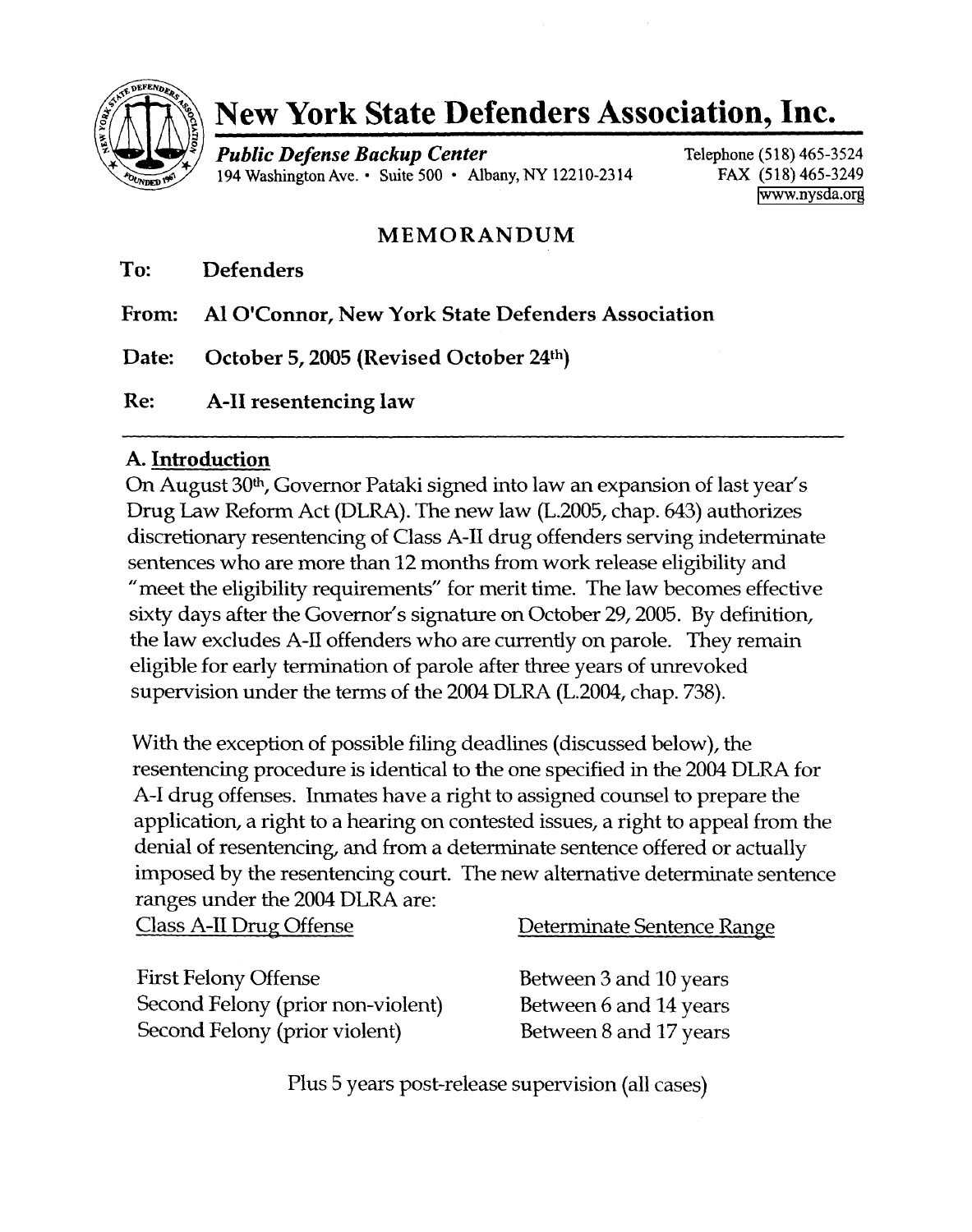## **B. Eligibility Criteria**

## i. More than 3 years from parole eligibility

The bill defines the Class A-II offenders eligible for resentencing by means of shorthand (but awkward) references to work release and merit time. The first involves a temporal component: inmates must be "more than twelve months from being an eligible inmate as that term is defined in subdivision 2 of section 851 of the correction law." Correction Law §851 (2) addresses work release eligibility and defines an eligible inmate in two ways: as a person 1) "who is eligible for release on parole" or 2) "who will become eligible for release on parole or conditional release within two years." Therefore, inmates are eligible for resentencing when they are more than twelve months from being within two years of parole eligibility. Stated more simply, inmates who are more than three years from their court-imposed minimum terms are eligible.

## ii. More than 1 year from parole eligibility?

Although the predominant interpretation of the law is that inmates must be more than three years from parole eligibility to qualify for resentencing, a New York State Assembly memo in support of an identically worded bill (A.8980) suggests a plausible alternative reading of the statute. Referencing the first definition of work release eligibility included in Correction Law § 851 (2), the Assembly memo states that inmates who are" more than twelve months from being eligible for appearance before the parole board" are eligible for A-II resentencing relief. Read in this way, the statute awkwardly defines inmates who are more than three years or more than one year from parole release as eligible for resentencing.

#### iii. As of When?

The bill does not specify the controlling date for purposes of the eligibility period. Is the eligibility window measured from October 29, 2005, the effective date of the legislation? From the initial filing date of a re-sentencing application? Some other date? Using the effective date of the legislation to define the eligibility pool avoids a race to the courthouse by inmates whose window of opportunity would otherwise expire, and prevents inequities that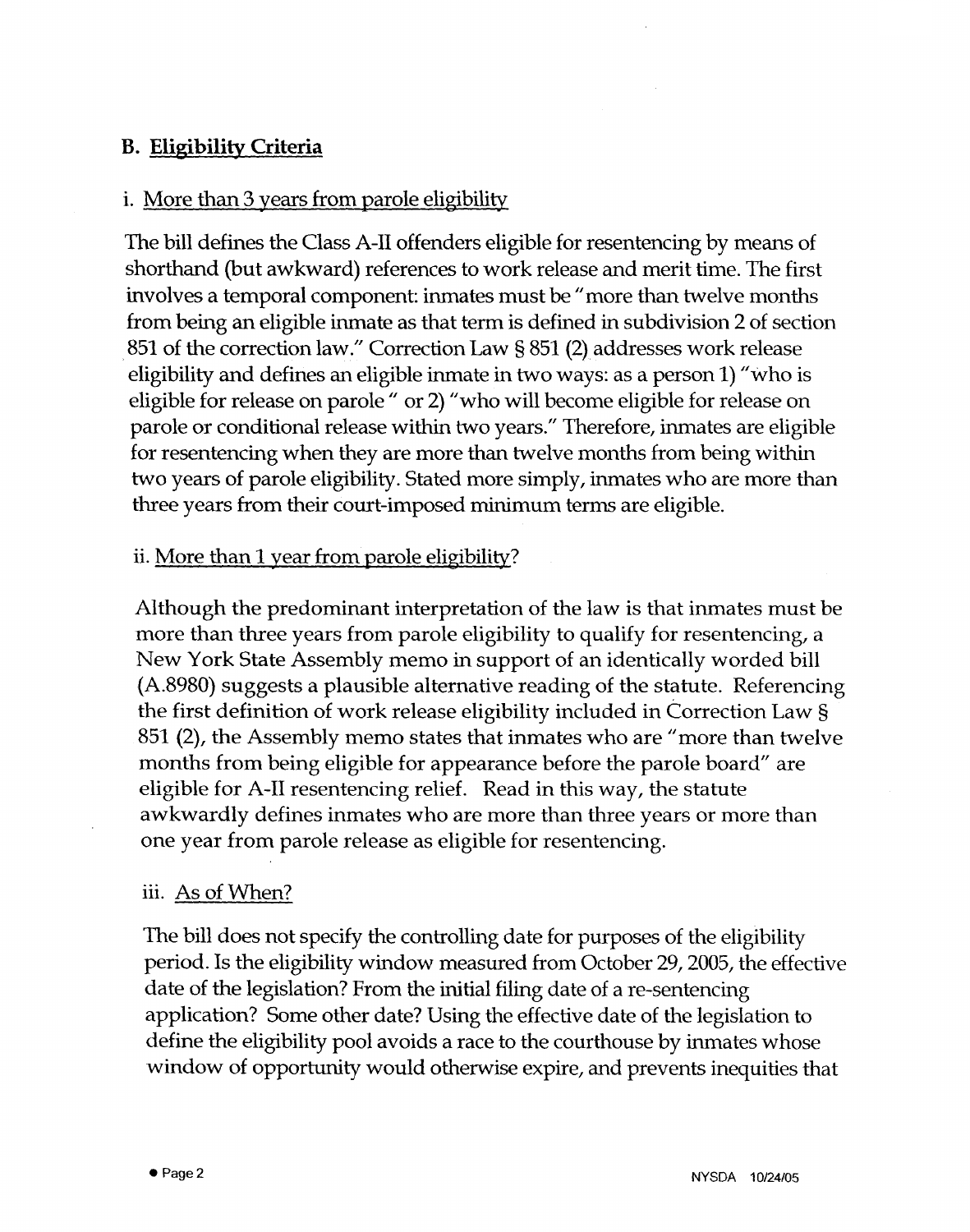might arise from delays in the appointment of counsel, or in the filing process. Because a "statute speaks, not from the time when it was enacted, or when the courts are called on to interpret it, but as of the time it took effect" (McKinney's Cons. Laws of NY, Book 1, Statutes § 93), there is some support for October 29th as the controlling date.

However, the bill sponsor's memo (S.5880) suggests otherwise. It states that Class A-II offenders who are within the eligibility window" at the time of the petition" are eligible for resentencing. Therefore, caution dictates that whenever possible a motion be filed before an inmate might otherwise be timebarred. When a deadline is imminent, a bare bones application should suffice to toll the limitations period.

## iii. Statutorily Eligible to Earn Merit Time

The law requires that an inmate "meet the eligibility requirements of paragraph (d) of subdivision 1 of section 803 of the correction law" pertaining to merit time. The bill sponsor's memo makes clear the law" is not intended to require that [inmates] have earned the merit time allowance before they may apply for resentencing .... " The merit time reference is only a shorthand way of excluding those A-II offenders who are statutorily ineligible to earn merit time because they are serving sentences for other convictions.

Correction Law §803 (1)(d) excludes from merit time eligibility inmates serving time for any of the following offenses: *non-drug Class A-I felonies ( i.e., murder in the first degree, attempted murder in the first degree, murder in the second degree, arson in the first degree, kidnapping in the first degree, conspiracy in the first degree), a violent felony pursuant to Penal Law* § *70.02, a sex offense defined in Penal Law Article 130, incest, sexual performance by a child offenses defined in Penal Law Article 263, manslaughter in the second degree, vehicular manslaughter in the first and second degrees, criminally negligent homicide, and aggravated harassment of an employee by an inmate.*

Therefore, a Class A-II drug offender whose current DOCS commitment also includes a sentence for any of these crimes is ineligible for resentencing. This rule probably applies where the inmate was previously convicted of a merit time ineligible offense but had yet not completed the sentence at the time of the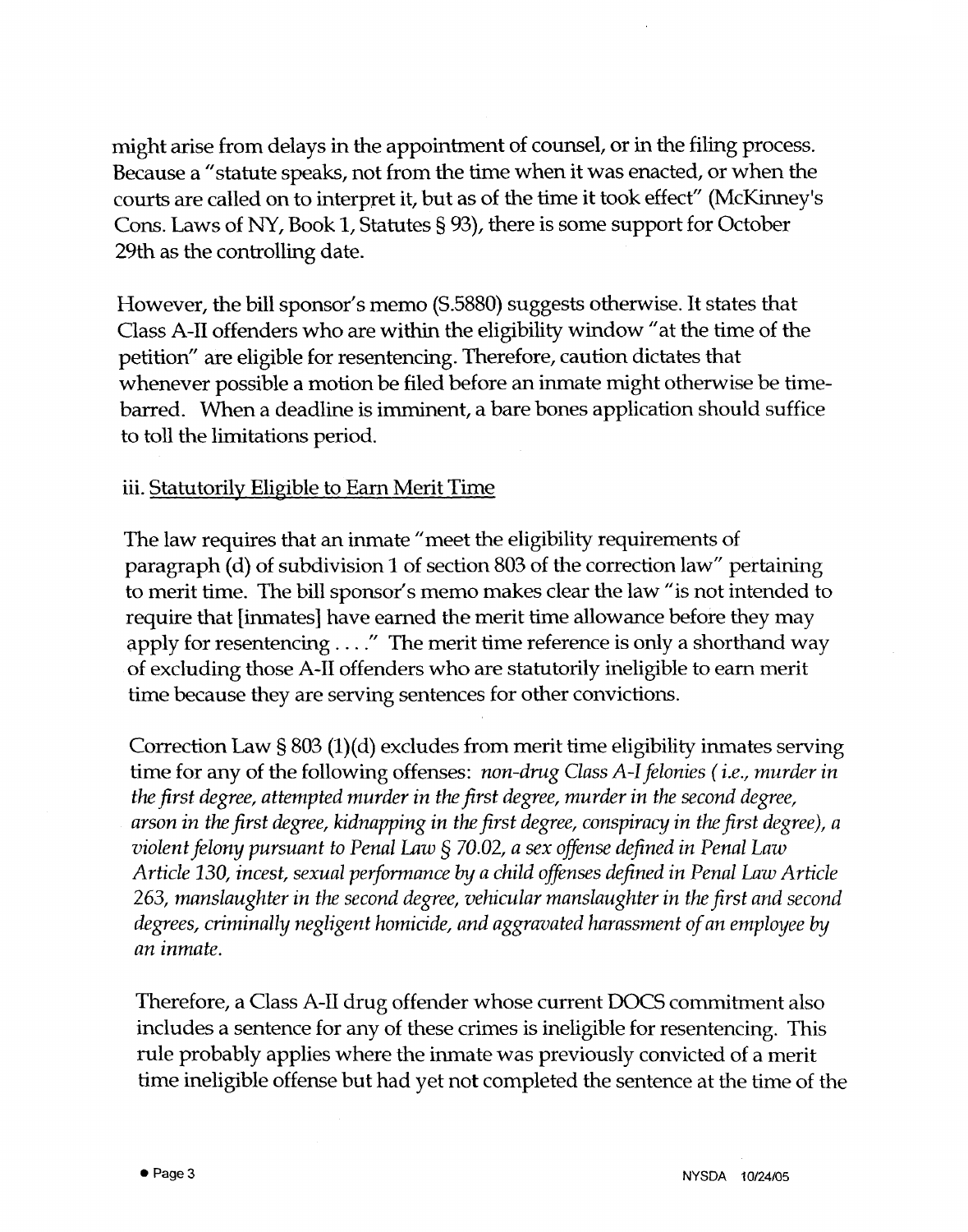current Class A-II drug offense commitment. In this situation, the time owed to parole on the prior sentence is generally added to the Class A-II sentence, resulting in merit time ineligibility for all purposes.

## iv. Merit Time withholding criteria irrelevant to eligibility

Correction Law  $\S 803 (1)(d)$  provides that merit time allowances "shall be withheld for any serious disciplinary infraction or upon a judicial determination that the person, while an inmate, commenced or continued a civil action, proceeding or claim that was found to be frivolous ... " Because the actual earning of merit time is not a prerequisite to relief, it would logically seem the companion criteria for withholding of credit are irrelevant to eligibility. While an inmate's prison disciplinary history is relevant to the court's discretionary decision to grant or deny relief, it does not operate as an eligibility bar.

Unfortunately, DOCS has distributed a list of Class A-II drug offenders and has singled out 65 as ineligible for resentencing because of prison disciplinary infractions. The DOCS is not a party to these resentencing proceedings and its interpretation of the statutory language is certainly not controlling. However, because the list has been distributed to judges and prosecutors, these inmates' names are noted with a single asterisk to alert you to a potential problem in these cases.

If a resentencing court rules the withholding criteria are relevant to eligibility, you might consider challenging the DOCS' interpretation of the statutory term " serious disciplinary infraction" as overbroad. The DOCS' regulations broadly define the term to include, among other things, *cumulative"* receipt of disciplinary sanctions ... which total 60 or more days of SHU and/ or keeplock" (7 NYCRR §280.2). Thus, under these regulations, several minor disciplinary infractions are the equivalent of a "serious disciplinary infraction," a result arguably not intended by the Legislature. While the regulation has been implicated in a few unsuccessful lawsuits filed by pro se inmates [Matter of La Rocco v. Goord, 15 A.D.3d 809 (3d Dept. 2005); Matter of Scarola v. Goord, 266 A.D.2d 598 (1999)], it apparently has not been challenged as inconsistent with the enabling legislation. *See, e.g.,* Jones v. Berman, 37 N.Y.2d 42,52-53 (1975).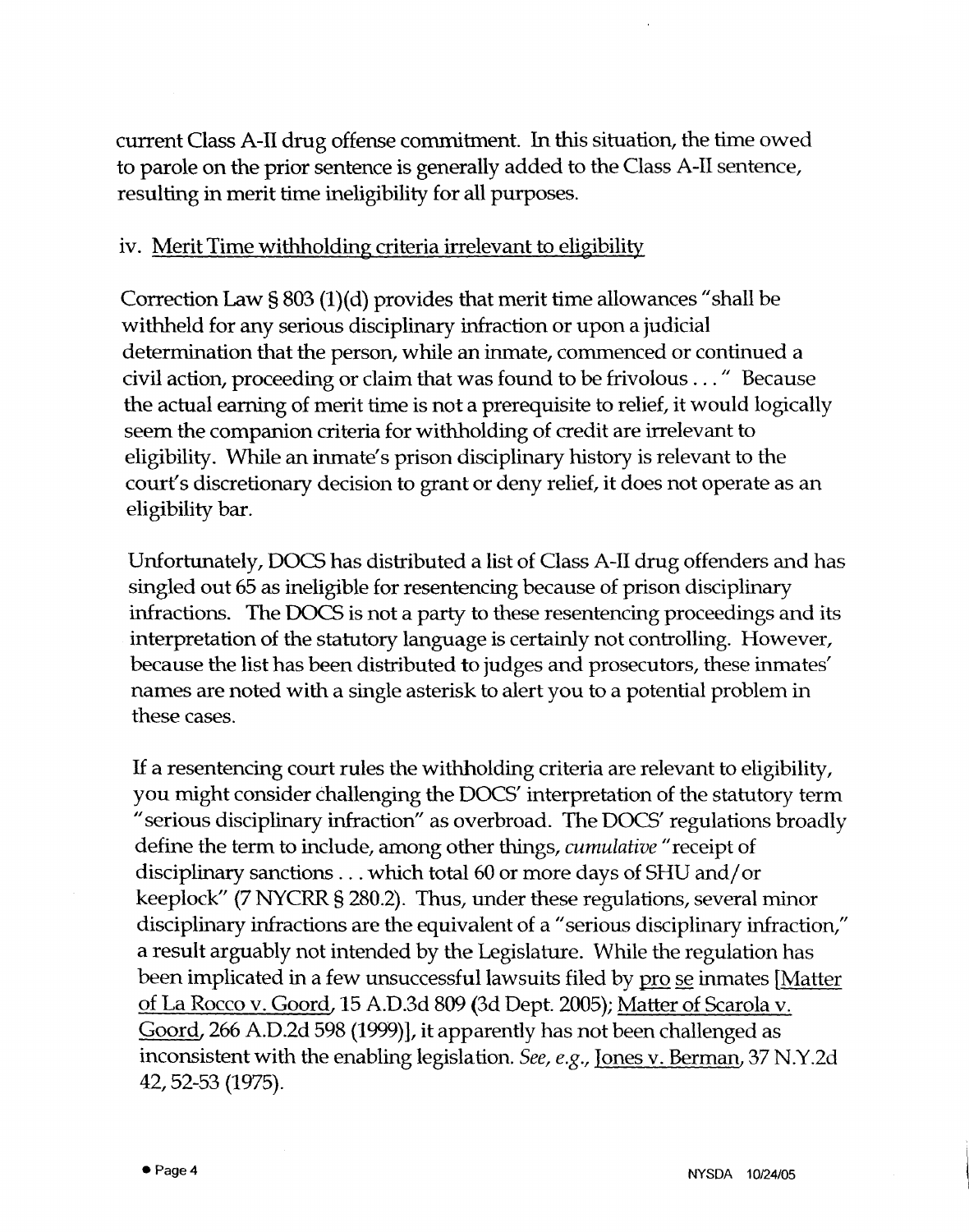# **C. Resentencing Procedure and Rules**

As noted, the procedure for adjudicating Class A-II resentencing petitions is identical to the one specified in the 2004 DLRA for Class A-I resentencings. Inmates have a right to assigned counsel to prepare the resentencing application and to advocate for a deterninate sentence under the new scheme. The application must be on notice to the district attorney. Whenever possible, it will be assigned to the original sentencing judge. Otherwise, the application will be randomly assigned to a new judge.

The court may not "entertain any matter challenging the underlying basis of the subject conviction." It is not clear whether this language would preclude a court from resentencing a defendant convicted of a Class A-II possession offense as a Class Bfelon when the weight of the controlled substance was less than the revised threshold for criminal possession of a controlled substance in the second degree (4 ounces). The amelioration doctrine of People v. Behlog, 74 N.Y.2d 237 (1989), might arguably apply in this situation.

It is clear, however, that a resentencing court has discretion to run a new Class A-II sentence concurrently with another term of imprisonment, even where the original sentencing court imposed consecutive terms. Matter of Murray v. Goord,1 N.Y.3d 29 (2003)(Last judge in sentencing chain has discretion over consecutive/ concurrent determination).

The court" may consider any facts or circumstances relevant to the imposition of a new sentence" including the inmate's institutional record. Because the bill stipulates that no new presentence report shall be ordered, it will fall to defense counsel to compile facts supporting resentencing. The court" shall offer an opportunity for a hearing and bring the applicant before it." *See,* People v. Figueroa, 21 A.D.3d 337; 2005 N.Y.App. Div. Lexis 8802 (1st Dept., Aug. 25, 2005) (Statutory directive for a hearing is mandatory). The court may also conduct a hearing to "determine any controverted issue of fact relevant to the issue of sentencing."

Unless" substantial justice dictates" that the application be denied, the court must offer the inmate a determinate sentence as an alternative to the indeterminate one he or she is now serving. The inmate has the option to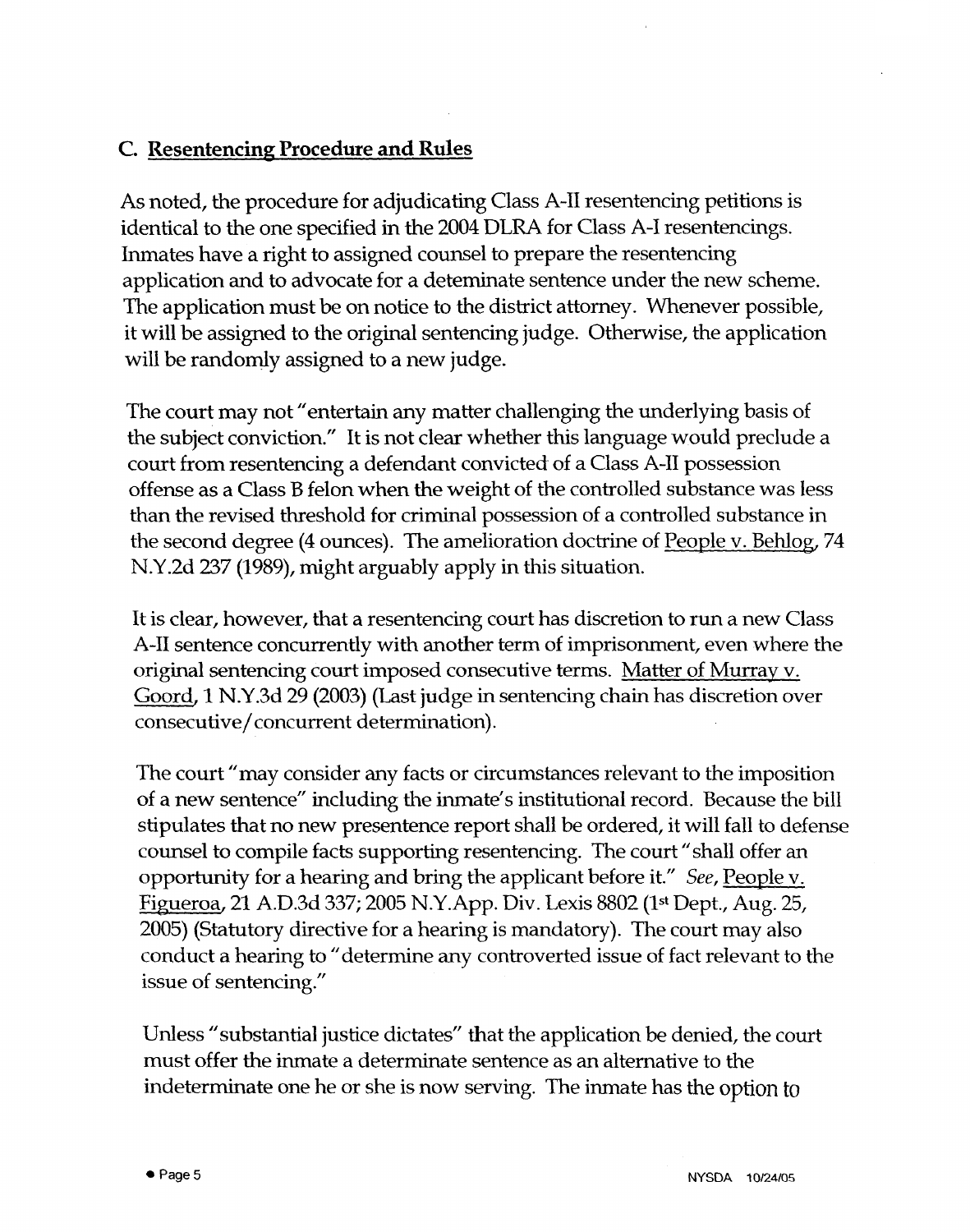accept or reject the new determinate sentence. But in either case, he or she has a right to appeal from a determinate sentence so offered or imposed on the ground that it is harsh and excessive. The law also provides that" upon remand to the sentencing court following such appeal the defendant shall be given an opportunity to withdraw an application for resentencing before any resentence is imposed." It logically follows that a defendant has a corresponding right to accept the proposed determinate sentence after an unsuccessful appeal.

## D. Comparing Indeterminate and Determinate Class A-II Sentences

## i. Good Time and Merit Time Reductions

In many cases, the decision to accept or reject the court's offer will hinge on which sentence will result in the earlier release opportunity. But even if a determinate sentence is longer than the earliest release opportunity under the indeterminate sentence, Class A-II drug offenders with prior felony convictions (especially violent offenses) or extensive misdemeanor records should not discount the singular advantage of a determinate sentence: elimination of the Board of Parole as an obstacle to release.

Estimating the earliest release opportunity involves consideration of good time and merit time credits, coupled with a realistic assessment of whether an inmate is poised to earn these reductions. Eligibility rules differ for indeterminate and determinate sentences:

### a. Indeterminate Sentences

## 1/3 potential reduction for merit time

Class A-II drug offenders serving indeterminate sentences with a maximum of life imprisonment are ineligible for good time credit [Correction Law § 803 (1)].

Under the 2004 DLRA, inmates currently serving Class A-II indeterminate sentences can earn  $1/6<sup>th</sup>$  off the minimum terms as merit time. To do so, they must participate in assigned work and treatment programs and obtain a.) a GED, or b.) an alcohol and substance abuse certificate, or c.) a vocational trade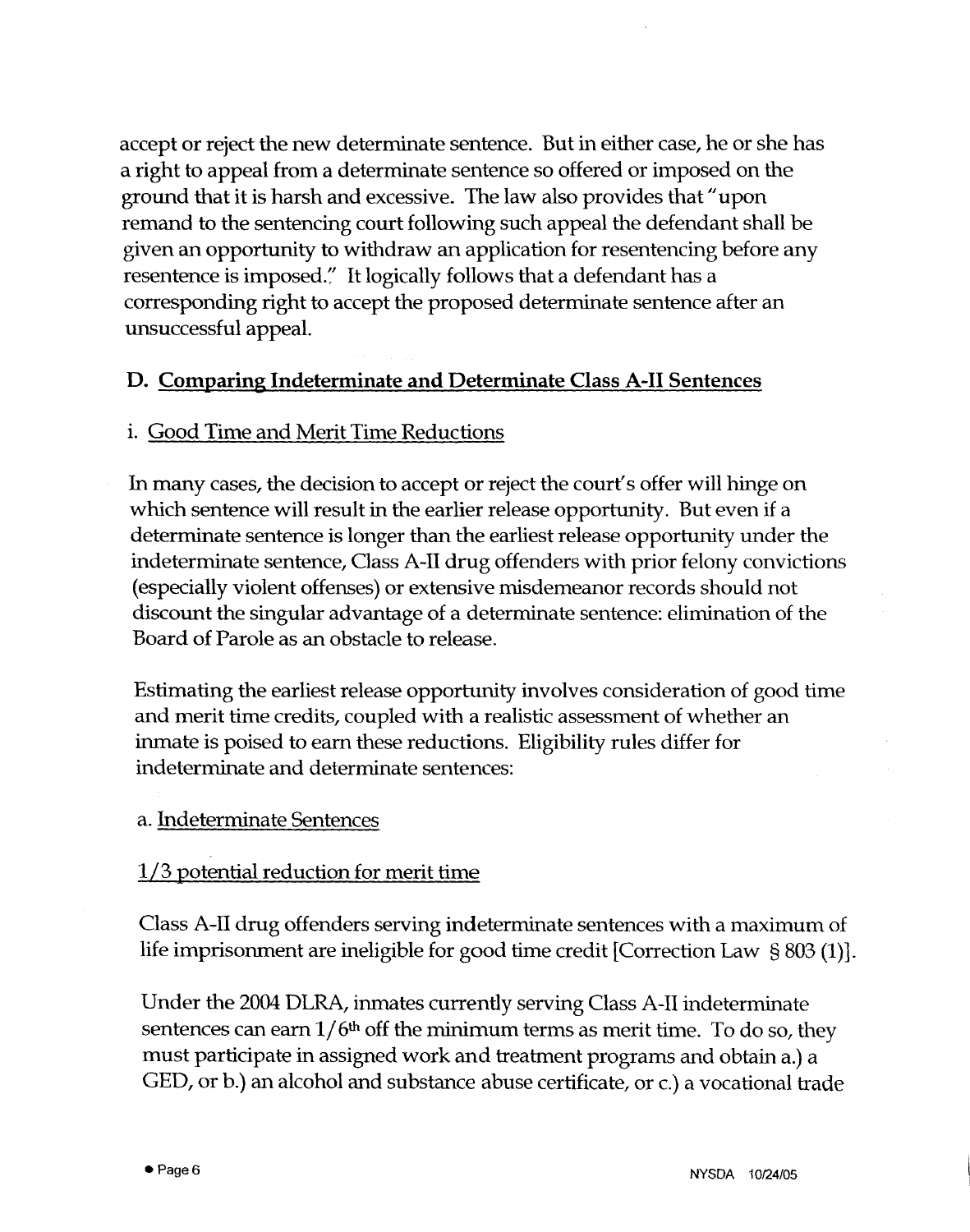certificate, or d.) perform 400 hours in a community work crew. Class A-II offenders can also earn a bonus 1*j* 6th merit time allowance, or a total of 1*j* 3 off their minimum terms, by satisfying two or more of the above requirements.

For indeterminate sentences, a merit time allowance results in earlier eligibility for presumptive parole release (see Correction Law §806), or an earlier appearance before the Board of Parole, but it does not guarantee release. Inmates who are denied discretionary release at a merit board appearance are eligible for reconsideration at the completion of their court-imposed minimum terms.

## b. Determinate Sentences

## $2/7<sup>th</sup>$  potential reduction for good time/merit time

Under the 2004 DLRA, drug offenders serving determinate sentences may earn up to 1/7<sup>th</sup> off their sentences as good time credit. Unlike violent felony offenders who are ineligible for merit time, drug offenders may earn an additional  $1/7<sup>th</sup>$  off their determinate sentences as merit time credit.

Thus, assuming all good time and merit time credits are earned, a Class A-II offender resentenced to 7 years could earn  $2/7<sup>th</sup>$  off the sentence in good time and merit time credits and be conditionally released after 5 years. Note that merit time awarded on a determinate sentence results in earlier release without involvement by the Board of Parole.

### ii. Parole vs. Post-Release Supervision

Although Class A-II indeterminate terms carry life sentences, the 2004 DLRA provided for mandatory early termination of parole after three years of unrevoked supervision for persons serving indeterminate sentences for Class A-I and A-II indeterminate drug offenses (two years for all other drug offenders). Therefore, unless they are granted discretionary early termination of parole after two years, Class A-II offenders will be under parole supervision for three years. Those who violate parole will obviously be subject to longer supervision terms. By contrast, Class A-II determinate sentences now carry a 5 year period of post-release supervision, which is not subject to the mandatory